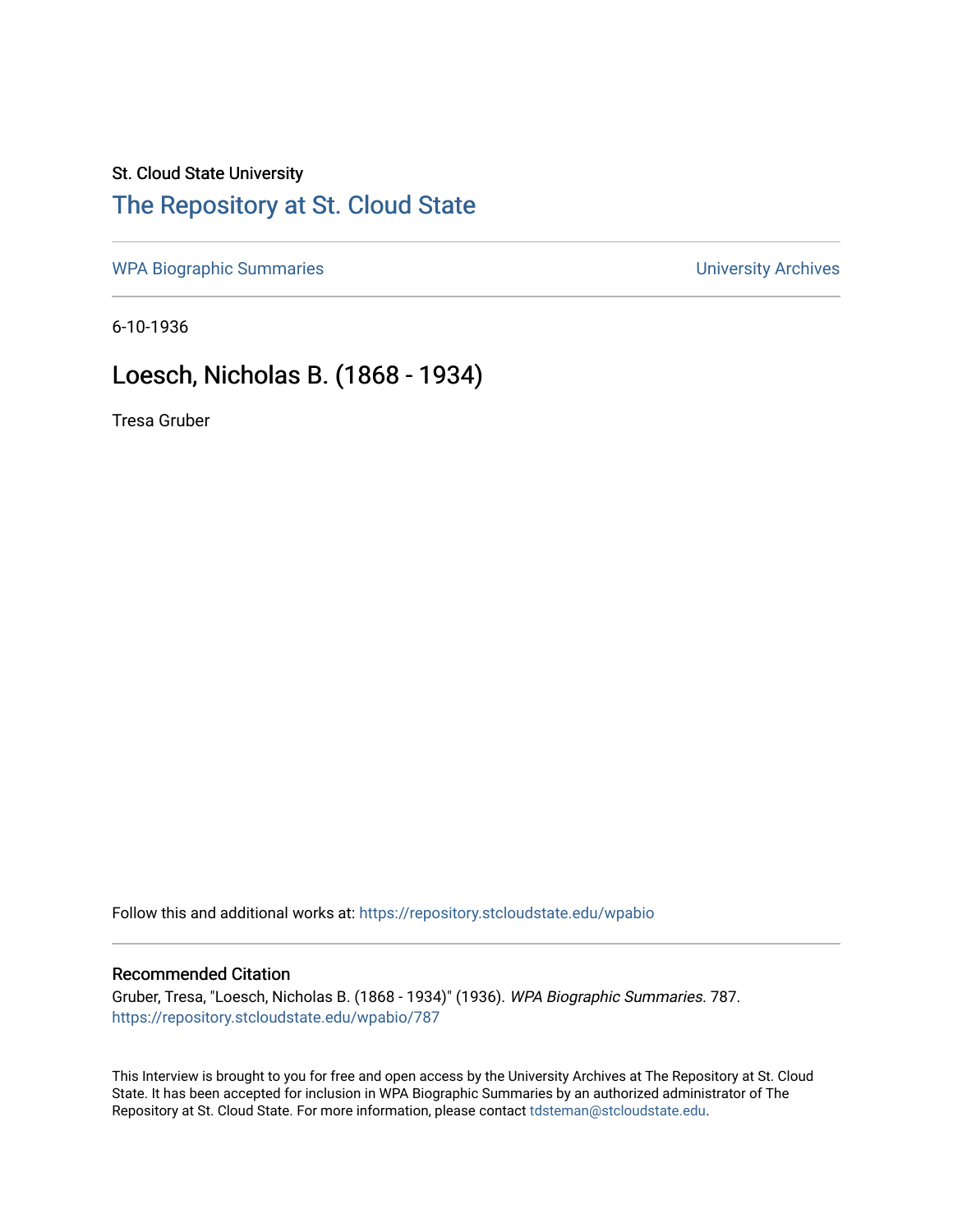LOESCH. NICHOLAS B. **File No. B-8l6** 

Nicholas B. Loesch was born on November 14, 1868 in Maine Prairie township. He was the fourth child of Nicholas and Anna Loesch who were among the first settlers in Maine Prairie.

icholas Loesch Sr. was a native of Luxemburg, Germany. He started for America in 1854. In 1855 he started for Minnesota with a party of eight young men. They were among the first to pass through the canal at Sault St. Marie. They pushed their way through swamps and woods and finally reached Saint Paul. From there Nicholas Sr. came to Saint Cloud. He took a homestead in Rockville township, but allowed his right to the homestead to lapse. He finally secured a site in section three, near Pearl Lake in Maine Prairie township. Here he erected a log cabin, and with a yoke of oxen and a cow he started his career of farmer. He marketed his produce in Saint Paul, making the journey with an ox team. The trip took six days to complete. Nicholas Sr. was active in civic affairs and held special interest in the schools and churches. He helped to build the Catholic Church on Jacob's Prairie, and also the church at Luxemburg Postoffice, in Saint Augusta township. Later he assisted in building the church at Pearl Lake. Nicholas Loesch Sr. died March 17, 1913. The children of Nicholas and Anna Loesch Sr. are Michael, Margaret, Kate, Lena, Nicholas B., Henry, Peter, Casper, Anna, Mary, Elizabeth, John, and an unnamed infant who died at birth.

Nicholas B. Loesch son of the above mentioned received his education in the public schools of his community.

In 1900 he married Miss Odelia Meyer, daughter of George and Helen Meyer. Odelia was born on January 7, 1874 in Germany. She received a very good education and later taught school in and around Munich, Germany, the capital of Bavaria. Odelia Meyer taught, for the most part, in private homes and many times came into contact with the nobility. She